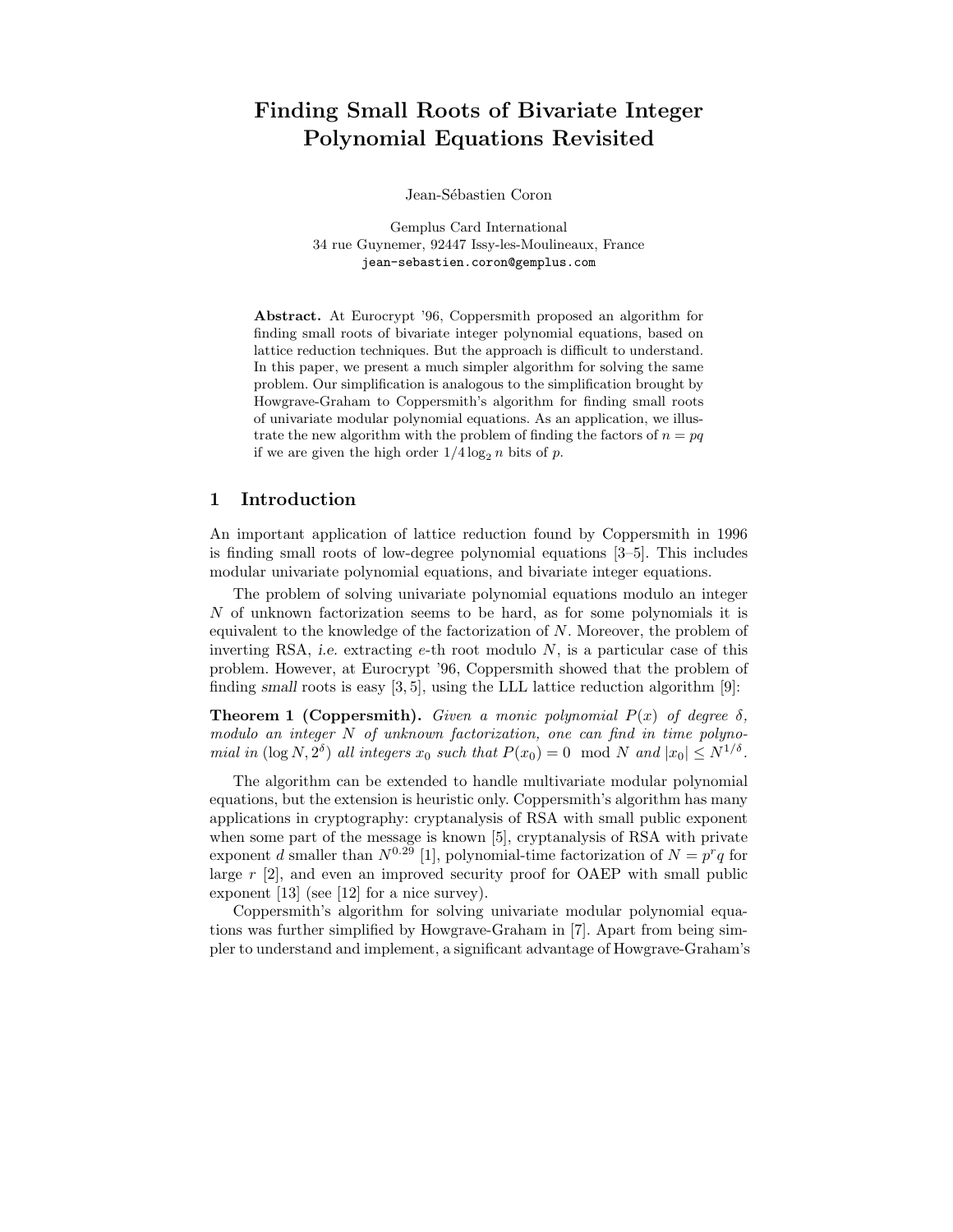approach is the heuristic extension to multivariate modular polynomial: indeed, depending on the shape of the polynomial, there is much flexibility in selecting the parameters of the algorithm, and Howgrave-Graham's approach enables to easily derive the corresponding bound for the roots. This approach is actually used in all previously cited variants of Coppersmith's technique [1, 2].

Similarly, the problem of solving bivariate integer polynomial equations seems to be hard. Letting  $p(x, y)$  be a polynomial in two variables with integer coefficients,

$$
p(x,y) = \sum_{i,j} p_{i,j} \cdot x^i y^j
$$

it consists in finding all integer pairs  $(x_0, y_0)$  such that  $p(x_0, y_0) = 0$ . We see that integer factorization is a special case as one can take  $p(x, y) = N - x \cdot y$ . However, at Eurocrypt '96, Coppersmith showed [4, 5] that using LLL, the problem of finding small roots of bivariate polynomial equations is easy:

**Theorem 2.** Let  $p(x, y)$  be an irreducible polynomial in two variables over  $\mathbb{Z}$ , of maximum degree  $\delta$  in each variable separately. Let X and Y be upper bounds on the desired integer solution  $(x_0, y_0)$ , and let  $W = \max_{i,j} |p_{ij}| X^i Y^j$ . If  $XY <$  $W^{2/(3\delta)}$ , then in time polynomial in  $(\log W, 2^{\delta})$ , one can find all integer pairs  $(x_0, y_0)$  such that  $p(x_0, y_0) = 0$ ,  $|x_0| \leq X$ , and  $|y_0| \leq Y$ .

Moreover, there can be improved bounds depending on the shape of the polynomial  $p(x, y)$ . For example, for a polynomial  $p(x, y)$  of total degree  $\delta$  in x and y, the bound is  $XY < W^{1/\delta}$ . As for the univariate modular case, the technique can be heuristically extended to more than two variables. An application of Coppersmith's algorithm for the bivariate integer polynomial case is to factor in polynomial-time an RSA-modulus  $n = pq$  such that half of the least significant or most significants bits of  $p$  are known [5].

However, as noted in [6], the approach for the bivariate integer case is rather difficult to understand. This means that the algorithm is difficult to implement in practice, and that improved bounds depending on the shape of the polynomial are more difficult to derive. In particular, what makes the analysis harder is that one has to derive the determinant of lattices which are not full rank. The particular case of factoring  $n = pq$  when half of the least significant or most significants bits of  $p$  are known, was further simplified by Howgrave-Graham in [7], but as noted in [6], this particular simplification does not seem to extend to the general case of bivariate polynomial equations. As suggested in [12], a simplification analogue to what has been obtained by Howgrave-Graham for the univariate modular case would be useful.

In this paper, we present a simple and efficient algorithm for finding small roots of bivariate integer polynomials. Our simplification is analogous to the simplification obtained by Howgrave-Graham for the univariate modular case. We apply lattice reduction to a full rank lattice that admits a natural triangular basis. It is then straightforward to derive the determinant and improved bounds depending on the shape of the polynomial; the heuristic extension to more than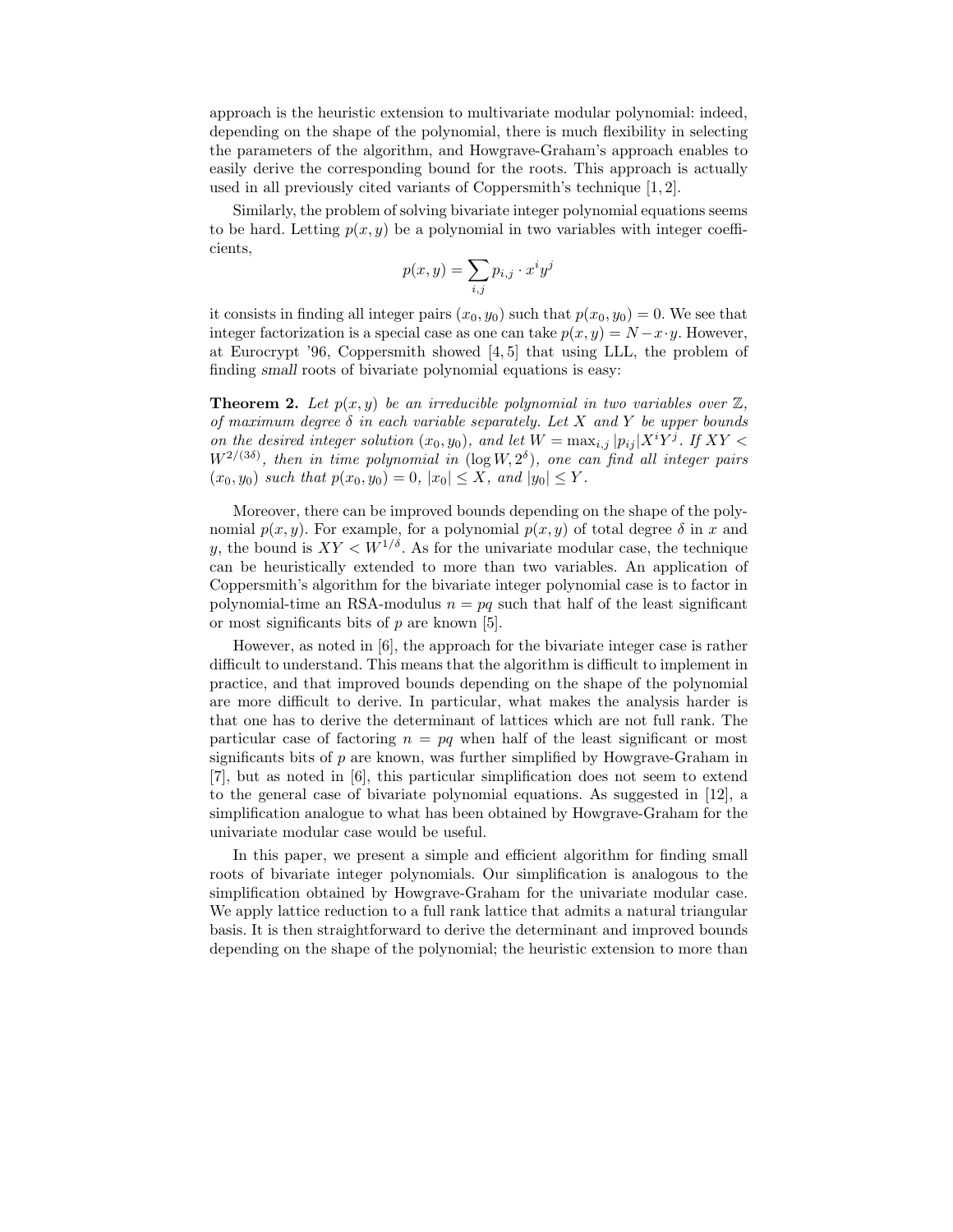two variables is also simpler. However, our algorithm is slightly less efficient than Coppersmith's algorithm, because our algorithm has a polynomial-time complexity only if  $XY < W^{2/3\delta - \varepsilon}$  for any fixed  $\varepsilon > 0$ , whereas Coppersmith's algorithm requires  $XY < W^{2/3\delta}$ , a slightly weaker condition. In section 7, we illustrate our algorithm with the problem of finding the factors of  $n = pq$  if we are given the high order  $1/4 \log_2 n$  bits of p, and show that our algorithm is rather efficient in practice.

#### 2 Solving Bivariate Integer Equations: an Illustration

In this section, we first illustrate our technique with a bivariate integer polynomial of the form

$$
p(x, y) = a + bx + cy + dxy,
$$

with  $a \neq 0$  and  $d \neq 0$ . We assume that  $p(x, y)$  is irreducible and has a small root  $(x_0, y_0)$ . Our goal is to recover  $(x_0, y_0)$ . As in theorem 2, we let X, Y be some bound on  $x_0, y_0$ , that is we have  $|x_0| \leq X$  and  $|y_0| \leq Y$ , and let  $W =$  $\max\{|a|, |b|X, |c|Y, |d|XY\}$ . Moreover, given a polynomial  $h(x, y) = \sum_{i,j} h_{ij} x^i y^j$ , we define  $||h(x,y)||^2 := \sum_{i,j} |h_{ij}|^2$  and  $||h(x,y)||_{\infty} := \max_{i,j} |h_{ij}|$ . Note that we have:

$$
W = \|p(xX, yY)\|_{\infty} \tag{1}
$$

First, we generate an integer  $n$  such that :

$$
W \le n < 2 \cdot W \tag{2}
$$

and  $gcd(n, a) = 1$ . One can take  $n = W + ((1 - W) \mod |a|)$ . Then we define the polynomial:

$$
q_{00}(x, y) = a^{-1}p(x, y) \mod n
$$
  
= 1 + b'x + c'y + d'xy

We also consider the polynomials  $q_{10}(x, y) = nx$ ,  $q_{01}(x, y) = ny$  and  $q_{11}(x, y) =$ nxy. Note that for all four polynomials  $q_{ij}(x, y)$ , we have that  $q_{ij}(x_0, y_0) = 0$ mod n.

We consider the four polynomials  $\tilde{q}_{ij}(x, y) = q_{ij}(xX, yY)$ ; we are interested in finding a small linear integer combination of the polynomials  $\tilde{q}_{ij}(x, y)$ . Therefore, we consider the lattice generated by all linear integer combinations of the coefficient vectors of the  $\tilde{q}_{ij}(x, y)$ . A basis of the lattice is given by the following matrix  $L$  of row vectors:

$$
L = \begin{bmatrix} 1 & b'X & c'Y & d'XY \\ & nX & & \\ & & nY & \\ & & & nXY \end{bmatrix}
$$

We know that the LLL algorithm [9], given a lattice spanned by  $(u_1, \ldots, u_\omega)$ , finds in polynomial time a lattice vector  $b_1$  such that  $||b_1|| \leq 2^{(\omega-1)/4} \det(L)^{1/\omega}$ .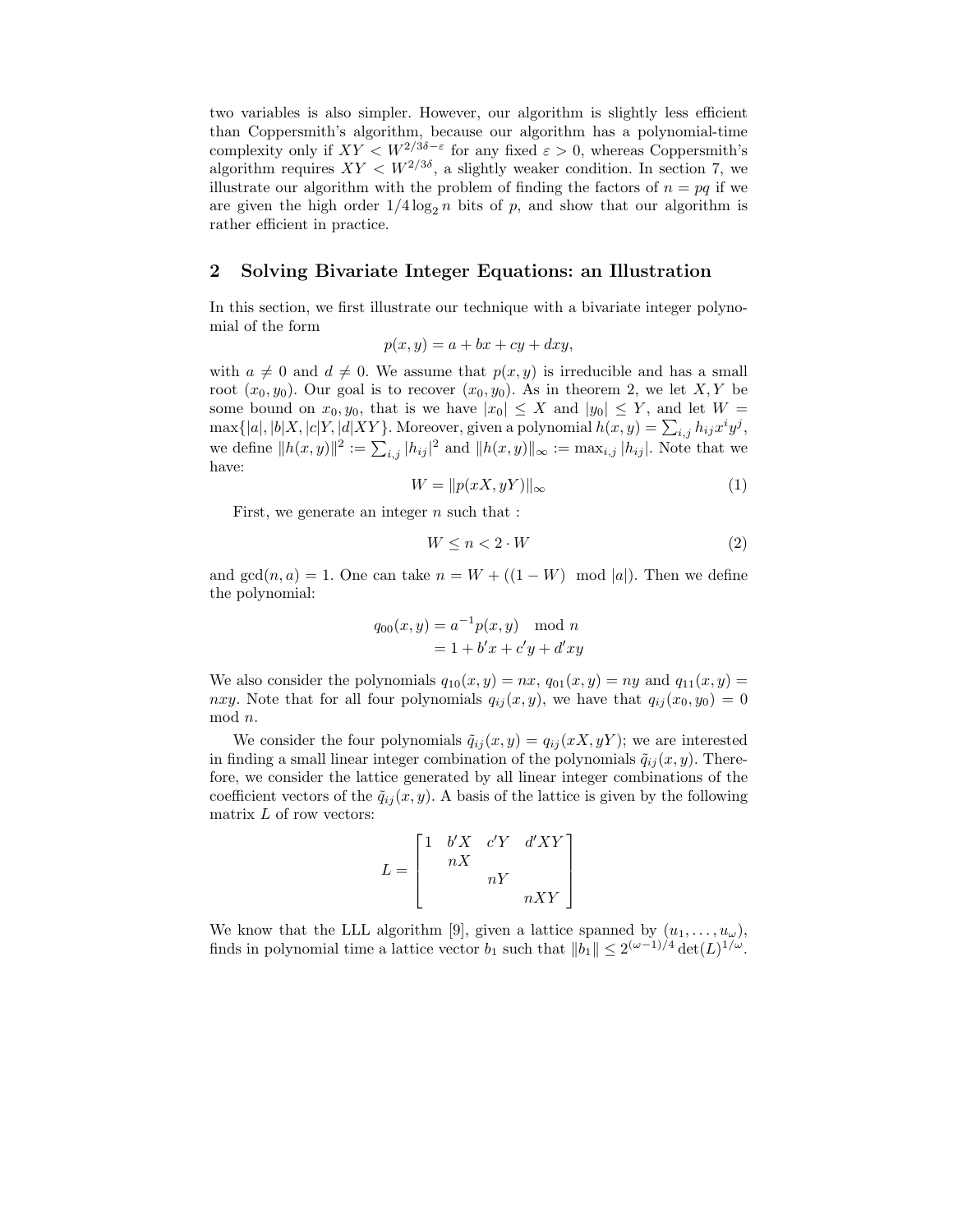More background on lattice reduction techniques will be given in the next section. With  $\omega = 4$  and  $\det L = n^3 (XY)^2$  we obtain in polynomial time a non-zero polynomial  $h(x, y)$  such that

$$
||h(xX, yY)|| \le 2 \cdot n^{3/4} (XY)^{1/2}
$$
 (3)

Note that we have  $h(x_0, y_0) = 0 \mod n$ . The following lemma, due to Howgrave-Graham, shows that if the coefficients of  $h(x, y)$  are sufficiently small, then the equality  $h(x_0, y_0) = 0$  holds not only modulo n, but also over  $\mathbb{Z}$ .

**Lemma 1 (Howgrave-Graham).** Let  $h(x, y) \in \mathbb{Z}[x, y]$  which is a sum of at most  $\omega$  monomials. Suppose that  $h(x_0, y_0) = 0 \text{ mod } n$  where  $|x_0| \leq X$  and  $|y_0| \leq Y$  and  $||h(xX, yY)|| < n/\sqrt{\omega}$ . Then  $h(x_0, y_0) = 0$  holds over the integers.

Proof. We have:

$$
|h(x_0, y_0)| = \left| \sum h_{ij} x_0^i y_0^i \right| = \left| \sum h_{ij} X^i Y^j \left( \frac{x_0}{X} \right)^i \left( \frac{y_0}{Y} \right)^j \right|
$$
  
\n
$$
\leq \sum \left| h_{ij} X^i Y^j \left( \frac{x_0}{X} \right)^i \left( \frac{y_0}{Y} \right)^j \right| \leq \sum |h_{ij} X^i Y^j|
$$
  
\n
$$
\leq \sqrt{\omega} ||h(xX, yY)|| < n
$$

Since  $h(x_0, y_0) = 0 \mod n$ , this gives  $h(x_0, y_0) = 0$ . □

Assume now that:

$$
XY < n^{1/2}/16\tag{4}
$$

Then inequality (3) gives:

$$
||h(xX, yY)|| < n/2
$$
\n<sup>(5)</sup>

which implies that  $h(x_0, y_0) = 0$ . Moreover, from (1), (2) and (5) we get:

$$
||h(xX, yY)|| < n/2 < W \le ||p(xX, yY)||_{\infty} \le ||p(xX, yY)||
$$

This shows that  $h(x, y)$  cannot be a multiple of  $p(x, y)$ . Namely, if  $h(x, y)$  is a multiple of  $p(x, y)$ , then it follows from the definition of p and h that we must have  $h(x, y) = \lambda \cdot p(x, y)$  with  $\lambda \in \mathbb{Z}^*$ . This would give  $||h(xX, yY)|| =$  $|\lambda| \cdot ||p(xX, yY)|| \ge ||p(xX, yY)||$ , a contradiction.

Eventually, since  $p(x, y)$  is irreducible and  $h(x, y)$  is not a multiple of  $p(x, y)$ ,

$$
Q(x) = \text{Resultant}_y(h(x, y), p(x, y))
$$

gives a non-zero integer polynomial such that  $Q(x_0) = 0$ . Using any standard root-finding algorithm, we can recover  $x_0$ , and finally  $y_0$  by solving  $p(x_0, y) = 0$ . Using inequality (4) and  $n \geq W$ , this shows that if :

$$
XY < \frac{W^{1/2}}{16}
$$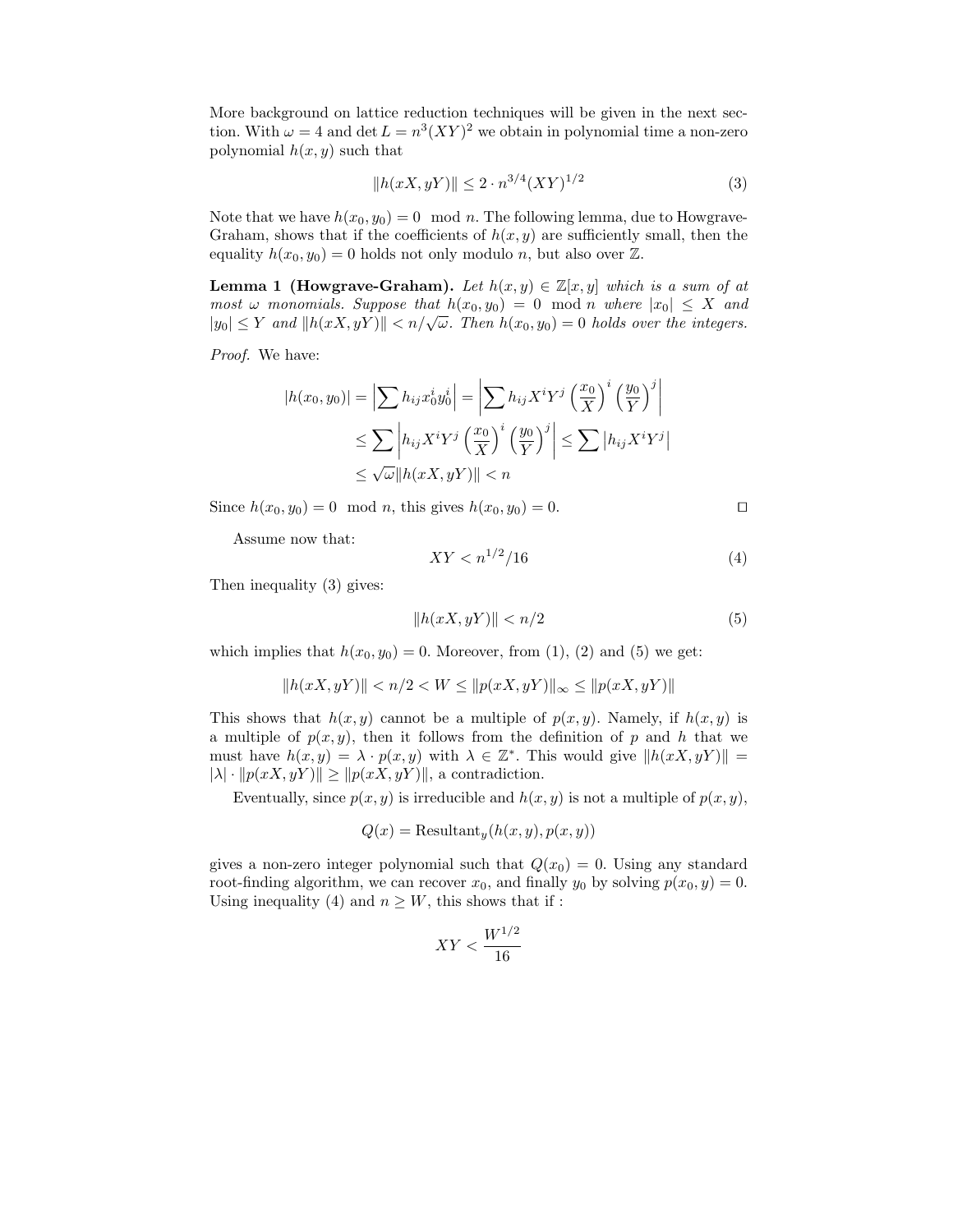one can find in time polynomial in  $\log W$  all integer pairs  $(x_0, y_0)$  such that  $p(x_0, y_0) = 0, |x_0| \leq X$ , and  $|y_0| \leq Y$ .

This bound is weaker than the bound  $XY < W^{2/3}$  given by theorem 2 for  $\delta = 1$ . We will see in section 4 that by adding more multiples of  $p(x, y)$  into the lattice, we recover the desired bound.

## 3 Background on Lattices and Polynomials

#### 3.1 The LLL Algorithm

Let  $u_1, \ldots, u_\omega \in \mathbb{Z}^n$  be linearly independent vectors with  $\omega \leq n$ . The lattice L spanned by  $\langle u_1, \ldots, u_{\omega} \rangle$  consists of all integral linear combinations of  $u_1, \ldots, u_\omega$ , that is:

$$
L = \left\{ \sum_{i=1}^{\omega} n_i \cdot u_i \middle| \ n_i \in \mathbb{Z} \right\}
$$

Such a set of vectors  $u_i$ 's is called a lattice basis. All the bases have the same number of elements, called the dimension or rank of the lattice. We say that the lattice is full rank if  $\omega = n$ . Any two bases of the same lattice L are related by some integral matrix of determinant  $\pm 1$ . Therefore, all the bases have the same Gramian determinant  $\det_{1 \leq i,j \leq d} \langle u_i, u_j \rangle$ . One defines the *determinant* of the lattice as the square root of the Gramian determinant. If the lattice is full rank, then the determinant of  $L$  is equal to the absolute value of the determinant of the  $\omega \times \omega$  matrix whose rows are the basis vectors  $u_1, \ldots, u_\omega$ .

The LLL algorithm [9] computes a short vector in a lattice :

**Theorem 3 (LLL).** Let L be a lattice spanned by  $(u_1, \ldots, u_{\omega})$ . The LLL algorithm, given  $(u_1, \ldots, u_{\omega})$ , finds in polynomial time a vector  $b_1$  such that:

$$
||b_1|| \le 2^{(\omega - 1)/4} \det(L)^{1/\omega}
$$

#### 3.2 Bound on the Factors of Polynomials

We use the following notation: given a polynomial  $h(x) = \sum_i h_i x^i$ , we define  $||h||^2 := \sum_i |h_i|^2$  and  $||h||_{\infty} := \max_i |h_i|$ . We use the same notations for bivariate polynomials, as defined in section 2. The following two lemmata will be useful in the next section:

**Lemma 2.** Let  $a(x, y)$  and  $b(x, y)$  be two non-zero polynomials over  $\mathbb{Z}$  of maximum degree d separately in x and y, such that  $b(x, y)$  is a multiple of  $a(x, y)$  in  $\mathbb{Z}[x, y]$ . Then:

$$
||b|| \ge 2^{-(d+1)^2} \cdot ||a||_{\infty}
$$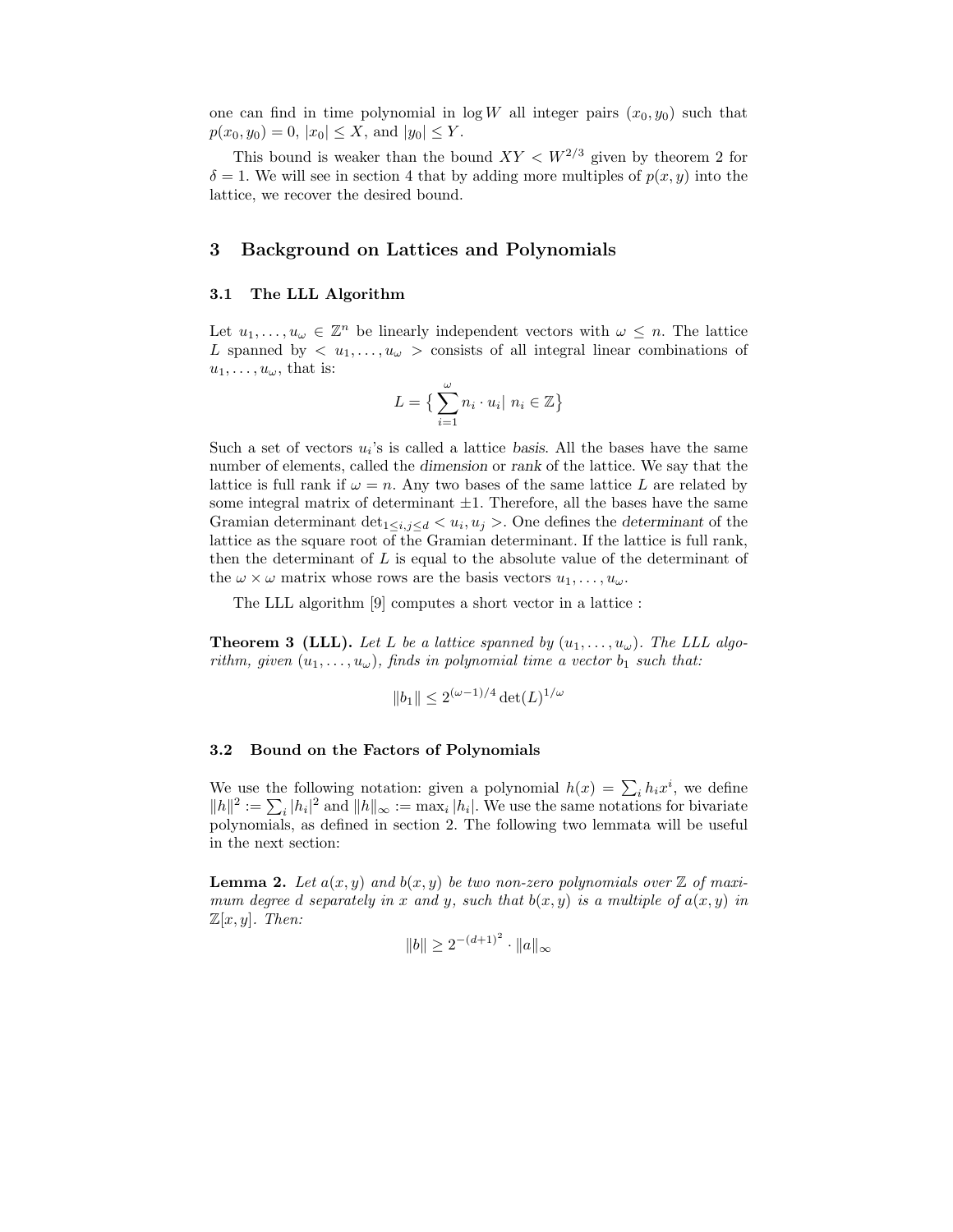*Proof.* The proof is based on the following result of Mignotte [11]: let  $f(x)$  and  $q(x)$  be two non-zero polynomials over the integers, such that deg  $f \leq k$  and f divides g in  $\mathbb{Z}[X]$ ; then :

$$
||g|| \ge 2^{-k} \cdot ||f||_{\infty}
$$

Let  $f(x) = a(x, x^{d+1})$ . Then we have deg  $f \leq (d+1)^2$  and the polynomials  $a(x, y)$ and  $f(x)$  have the same list of non-zero coefficients, which gives  $||f||_{\infty} = ||a||_{\infty}$ . Similarly, letting  $g(x) = b(x, x^{d+1})$ , we have  $||g|| = ||b||$ . Moreover  $f(x)$  divides  $g(x)$  in  $\mathbb{Z}[x]$ . Using the previous result of Mignotte, this proves lemma 2.  $g(x)$  in  $\mathbb{Z}[x]$ . Using the previous result of Mignotte, this proves lemma 2.

**Lemma 3.** Let  $a(x, y)$  and  $b(x, y)$  be as in lemma 2. Assume that  $a(0, 0) \neq 0$ and  $b(x, y)$  is divisible by a non-zero integer r such that  $gcd(r, a(0, 0)) = 1$ . Then  $b(x, y)$  is divisible by  $r \cdot a(x, y)$  and:

$$
||b|| \ge 2^{-(d+1)^2} \cdot |r| \cdot ||a||_{\infty}
$$

*Proof.* Let  $\lambda(x, y)$  be the polynomial such that  $a(x, y) \cdot \lambda(x, y) = b(x, y)$ . We show that r divides  $\lambda(x, y)$ . Assume that this is not the case, and let  $\lambda_{ij}$  be a coefficient of  $x^i y^j$  in  $\lambda(x, y)$  not divisible by r. Take the smallest  $(i, j)$  for the lexicographic ordering. Then we have that  $b_{ij} = \lambda_{ij} \cdot a(0,0) \mod r$ , where  $b_{ij}$  is the coefficient of  $x^i y^j$  in  $b(x, y)$ . Since  $a(0, 0)$  is invertible modulo r and  $b_{ij} = 0 \mod r$ , this gives a contradiction. This shows that  $r \cdot a(x, y)$  divides  $b(x, y)$ . Applying the previous lemma to  $r \cdot a(x, y)$  and  $b(x, y)$ , this terminates the proof. the proof. □

## 4 Finding Small Roots of Bivariate Integer Polynomials

We prove the following theorem:

**Theorem 4.** Let  $p(x, y)$  be an irreducible polynomial in two variables over  $\mathbb{Z}$ , of maximum degree  $\delta$  in each variable separately. Let X and Y be upper bounds on the desired integer solution  $(x_0, y_0)$ , and let  $W = \max_{i,j} |p_{ij}| X^i Y^j$ . If for some  $\varepsilon > 0$ ,

$$
XY < W^{2/(3\delta) - \varepsilon} \tag{6}
$$

then in time polynomial in  $(\log W, 2^{\delta})$ , one can find all integer pairs  $(x_0, y_0)$  such that  $p(x_0, y_0) = 0$ ,  $|x_0| \leq X$ , and  $|y_0| \leq Y$ .

Proof. We write:

$$
p(x,y) = \sum_{0 \le i,j \le \delta} p_{ij} x^i y^j
$$

and let  $(x_0, y_0)$  be an integer root of  $p(x, y)$ . As previously we let

$$
W = \|p(xX, yY)\|_{\infty}
$$

First we assume that  $p_{00} \neq 0$  and  $gcd(p_{00}, XY) = 1$ . We will see in appendix A how to handle the general case.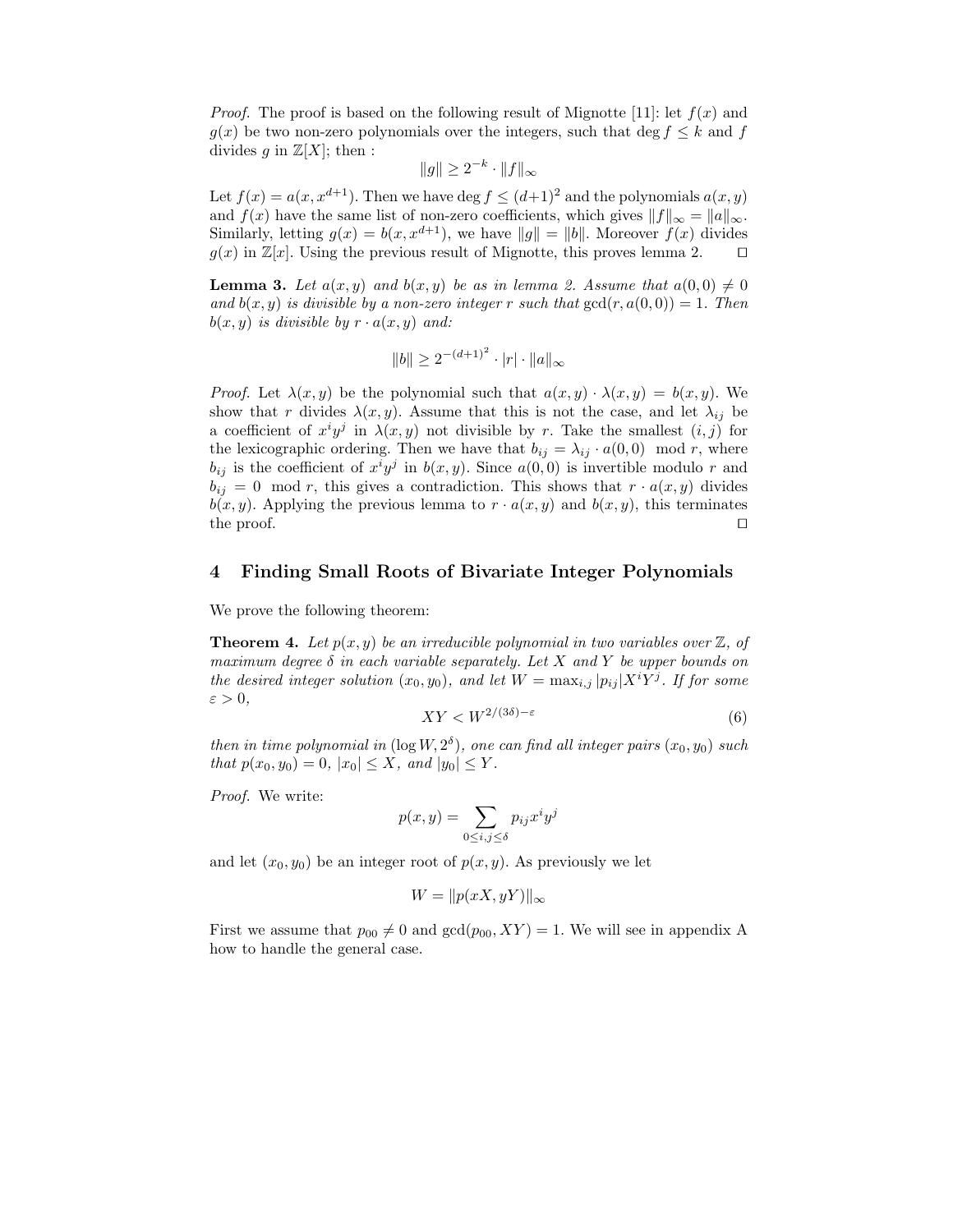We select an integer  $k \ge 0$  and let  $\omega = (\delta + k + 1)^2$ . We generate an integer u such that  $\sqrt{\omega} \cdot 2^{-\omega} \cdot W \le u < 2W$  and  $\gcd(p_{00}, u) = 1$ . As in section 2, one can take

$$
u = W + ((1 - W) \mod |p_{00}|).
$$

We let  $n = u \cdot (XY)^k$ . We have that  $gcd(p_{00}, n) = 1$  and:

$$
\sqrt{\omega} \cdot 2^{-\omega} \cdot (XY)^k \cdot W \le n < 2 \cdot (XY)^k \cdot W \tag{7}
$$

As in section 2, we must find a polynomial  $h(x, y)$  such that  $h(x_0, y_0) = 0$ and  $h(x, y)$  is not a multiple of  $p(x, y)$ . We let  $q(x, y)$  be the polynomial:

$$
q(x, y) = p_{00}^{-1} \cdot p(x, y) \mod n
$$
  
= 1 + 
$$
\sum_{(i,j) \neq (0,0)} a_{ij} x^{i} y^{j}
$$

For all  $0 \leq i, j \leq k$ , we form the polynomials:

$$
q_{ij}(x,y) = x^i y^j X^{k-i} Y^{k-j} q(x,y)
$$

For all  $(i, j) \in [0, \delta + k]^2 \setminus [0, k]^2$ , we also form the polynomials:

$$
q_{ij}(x,y) = x^i y^j n
$$

We consider the corresponding polynomials  $\tilde{q}_{ij}(x, y) = q_{ij}(xX, yY)$ . Note that for all  $(i, j) \in [0, \delta + k]^2$ , we have that  $q_{ij}(x_0, y_0) = 0 \mod n$ , and the polynomial  $\tilde{q}_{ij}(x,y)$  is divisible by  $(XY)^k$ .

Let  $h(x, y)$  be a linear integer combination of the polynomials  $q_{ij}(x, y)$ ; the polynomial  $\tilde{h}(x, y) = h(xX, yX)$  is also a linear combination of the  $\tilde{q}_{ij}(x, y)$  with the same integer coefficients. We have that  $h(x_0, y_0) = 0 \mod n$  and  $(XY)^k$ divides  $h(x, y)$ . Moreover  $h(x, y)$  has maximum degree  $\delta + k$  independently in x and y, therefore it is the sum of at most  $\omega$  monomials. As in section 2, we are interested in finding a polynomial  $h(x, y)$  such that the coefficients of  $h(xX, yY)$  are small enough, for the following two reasons:

1) if the coefficients of  $h(xX, yY)$  are sufficiently small, then the equality  $h(x_0, y_0) = 0$  holds not only modulo n, but also over Z. From lemma 1, the condition is:

$$
||h(xX, yY)|| < \frac{n}{\sqrt{\omega}}\tag{8}
$$

2) if the coefficients of  $h(x, y, y)$  are sufficiently small, then  $h(x, y)$  cannot be a multiple of  $p(x, y)$ . Using lemma 3, the condition is:

$$
||h(xX, yY)|| < 2^{-\omega} \cdot (XY)^k \cdot W
$$
 (9)

This condition is obtained by applying lemma 3 with  $a(x, y) = p(xX, yY)$ ,  $b(x, y) = h(xX, yY)$  and  $r = (XY)^k$ . Then we have  $a(0, 0) = p_{00} \neq 0$  and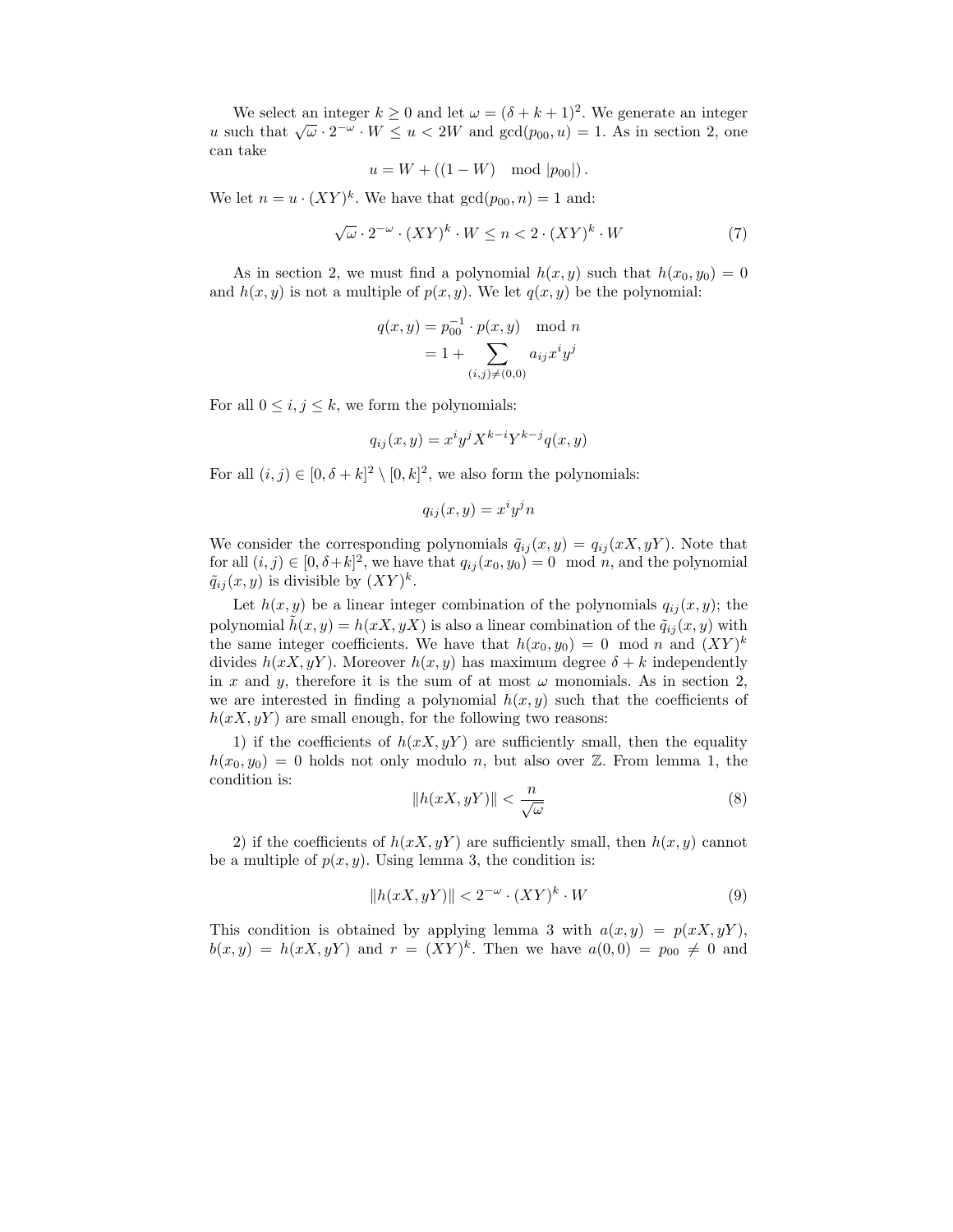$gcd(a(0,0), (XY)^k) = 1.$  Under condition (9),  $h(xX, yY)$  cannot be a multiple of  $p(x, y, y)$  and therefore  $h(x, y)$  cannot be a multiple of  $p(x, y)$ .

Using inequality  $(7)$ , we obtain that the first condition  $(8)$  is satisfied whenever the second condition (9) is satisfied.

We form the lattice L spanned by the coefficients of the polynomials  $\tilde{q}_{ij}(x, y)$ . The polynomials  $q_{ij}(x, y)$  have a maximum degree of  $\delta + k$  separately in x and y; therefore, there are  $(\delta + k + 1)^2$  such coefficients. Moreover, there is a total of  $(\delta + k + 1)^2$  polynomials. This gives a full rank lattice of dimension  $\omega = (\delta + k + 1)^2$ . In figure 1, we illustrate the lattice for  $\delta = 1$  and  $k = 1$ .

|                                             | $\boldsymbol{x}$ | $\boldsymbol{y}$ | xy                                          | $x^2$  | $x^2y$                               | $y^2$  | $xy^2$                    | $x^2y^2$                    |
|---------------------------------------------|------------------|------------------|---------------------------------------------|--------|--------------------------------------|--------|---------------------------|-----------------------------|
|                                             |                  |                  | $XYq XY a_{10}X^2Y a_{01}XY^2 a_{11}X^2Y^2$ |        |                                      |        |                           |                             |
| Yxq                                         | XY               |                  |                                             |        | $a_{01}XY^2 a_{10}X^2Y a_{11}X^2Y^2$ |        |                           |                             |
| X y q                                       |                  |                  | $XY \quad a_{10}X^2Y$                       |        |                                      |        | $a_{01}XY^2 a_{11}X^2Y^2$ |                             |
| xyq                                         |                  |                  | XY                                          |        | $a_{10}X^2Y$                         |        |                           | $a_{01}XY^2$ $a_{11}X^2Y^2$ |
| $x^2n$                                      |                  |                  |                                             | $X^2n$ |                                      |        |                           |                             |
|                                             |                  |                  |                                             |        | $X^2Yn$                              |        |                           |                             |
| $\begin{array}{c} x^2yn\\ y^2n \end{array}$ |                  |                  |                                             |        |                                      | $Y^2n$ |                           |                             |
| $xy^2n$                                     |                  |                  |                                             |        |                                      |        | $XY^2n$                   |                             |
| $x^2y^2n$                                   |                  |                  |                                             |        |                                      |        |                           | $X^2Y^2n$                   |

**Fig. 1.** The lattice L for  $\delta = 1$  and  $k = 1$ 

It is easy to see that the coefficient vectors of the polynomials  $\tilde{q}_{ij}(x, y)$  form a triangular basis of L. The determinant is then the product of the diagonal entries. For  $0 \le i, j \le k$ , the contribution of the polynomials  $\tilde{q}_{ij}(x, y)$  to the determinant is given by:

$$
\prod_{0\leq i,j\leq k}(XY)^k=(XY)^{k(k+1)^2}
$$

The contribution of the other polynomials  $\tilde{q}_{ij}(x, y)$  is then:

$$
\prod_{(i,j)\in[0,\delta+k]^2\setminus[0,k]^2} X^i Y^j n = (XY)^{\frac{(\delta+k)(\delta+k+1)^2}{2} - \frac{k(k+1)^2}{2}} n^{\delta(\delta+2k+2)}
$$

Therefore, the determinant of  $L$  is given by:

$$
\det(L) = (XY)^{\frac{(\delta + k)(\delta + k + 1)^2 + k(k+1)^2}{2}} n^{\delta(\delta + 2k + 2)}
$$
\n(10)

Using LLL (see theorem 3), we obtain in time polynomial in  $(\log W, \omega)$  a non-zero polynomial  $h(x, y)$  such that:

$$
||h(xX, yY)|| \le 2^{(\omega - 1)/4} \cdot \det(L)^{1/\omega}
$$
 (11)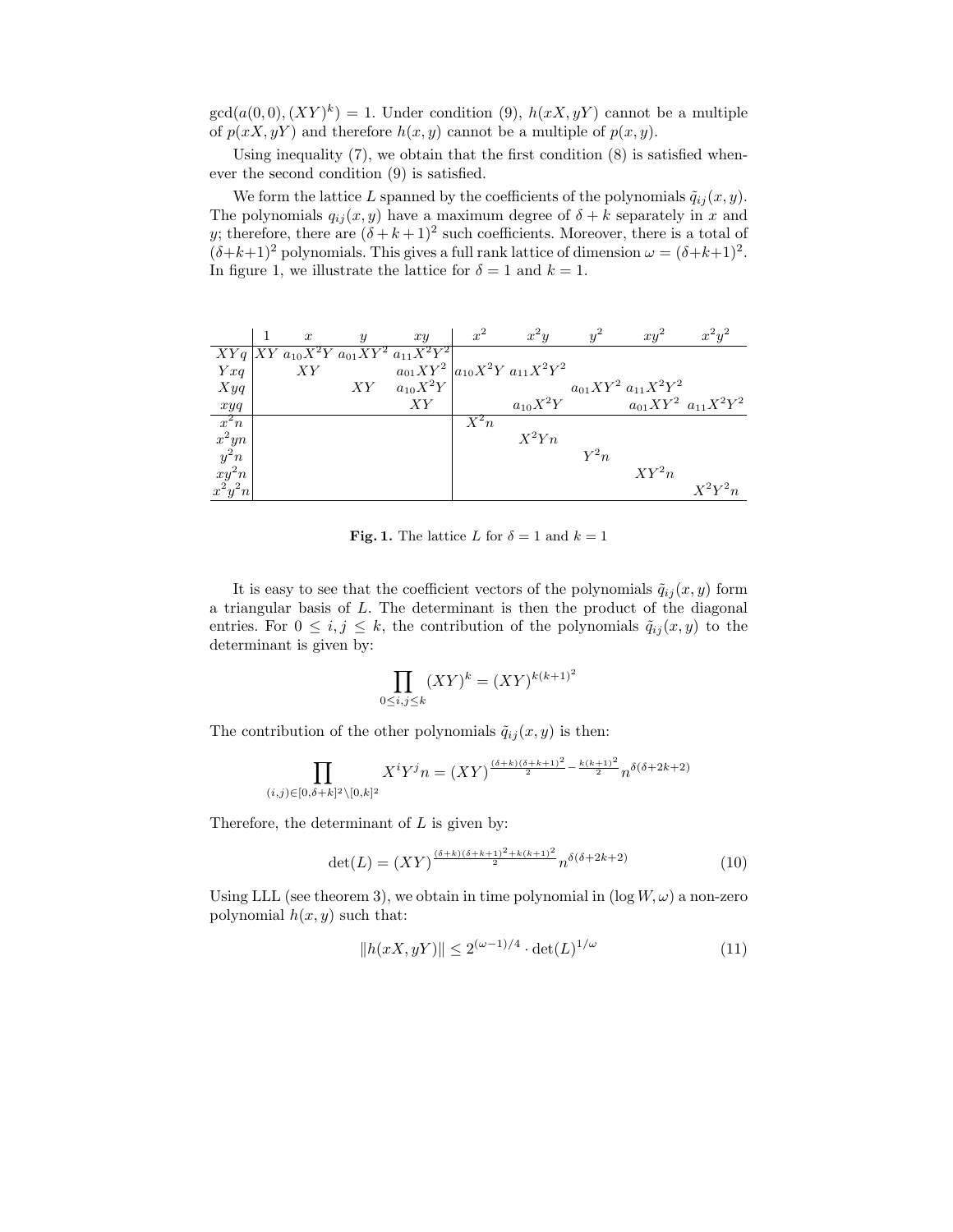Note that any vector in the lattice L has integer coefficients divisible by  $(XY)^k$ ; this means that in practice, it is more efficient to apply LLL to the lattice  $(XY)^{-k}L$ .

From inequality  $(11)$  we obtain that the conditions  $(8)$  and  $(9)$  are satisfied when:

$$
2^{(\omega - 1)/4} \cdot \det(L)^{1/\omega} < 2^{-\omega} \cdot (XY)^k \cdot W \tag{12}
$$

In this case, we have that  $h(x_0, y_0) = 0$  and  $h(x, y)$  is not a multiple of  $p(x, y)$ . Since  $p(x, y)$  is irreducible,

$$
Q(x) = \text{Resultant}_y(h(x, y), p(x, y))
$$

gives a non-zero integer polynomial such that  $Q(x_0) = 0$ . Using any standard root-finding algorithm, we can recover  $x_0$ , and finally  $y_0$  by solving  $p(x_0, y) = 0$ .

Using inequality  $(7)$ , we obtain that inequality  $(12)$  is satisfied when:

$$
XY < 2^{-\beta}W^{\alpha} \tag{13}
$$

where

$$
\alpha = \frac{2(k+1)^2}{(\delta + k)(\delta + k + 1)^2 - k(k+1)^2} \tag{14}
$$

$$
\beta = \frac{10}{4} \cdot \frac{(\delta + k + 1)^4 + (\delta + k + 1)^2}{(\delta + k)(\delta + k + 1)^2 - k(k + 1)^2}
$$
(15)

We have that for all  $\delta \geq 1$  and  $k \geq 0$ :

$$
\alpha \ge \frac{2}{3\delta} - \frac{2}{3\cdot(k+1)}\tag{16}
$$

and:

$$
\beta \le \frac{4k^2}{\delta} + 13 \cdot \delta \tag{17}
$$

Then, taking  $k = \lfloor 1/\varepsilon \rfloor$ , we obtain from (13), (16) and (17) the following condition for  $XY$ :

$$
XY < W^{2/(3\delta) - \varepsilon} \cdot 2^{-4/(\delta \cdot \varepsilon^2) - 13\delta} \tag{18}
$$

For an  $XY$  satisfying (18), we obtain a bivariate integer polynomial rootfinding algorithm running in time polynomial in  $(\log W, \delta, 1/\varepsilon)$ .

For an  $XY$  satisfying the slightly weaker condition  $(6)$ , we exhaustively search the high order  $4/(\delta \cdot \varepsilon^2) + 13\delta$  bits of  $x_0$ , so that condition (18) applies, and for each possible value we use the algorithm described previously. For a fixed  $\varepsilon > 0$ , the running time is polynomial in  $(\log W, 2^{\delta})$ . This terminates the proof of theorem 4. ⊓⊔

As in [5], the efficiency of our algorithm depends on the shape of the polynomial  $p(x, y)$ . The previous theorem applies when  $p(x, y)$  has maximum degree δ separately in x and y. If we assume that  $p(x, y)$  has a total degree δ in x and y, we obtain the following theorem, analogous to theorem  $3$  in [5] (the proof is given in appendix B).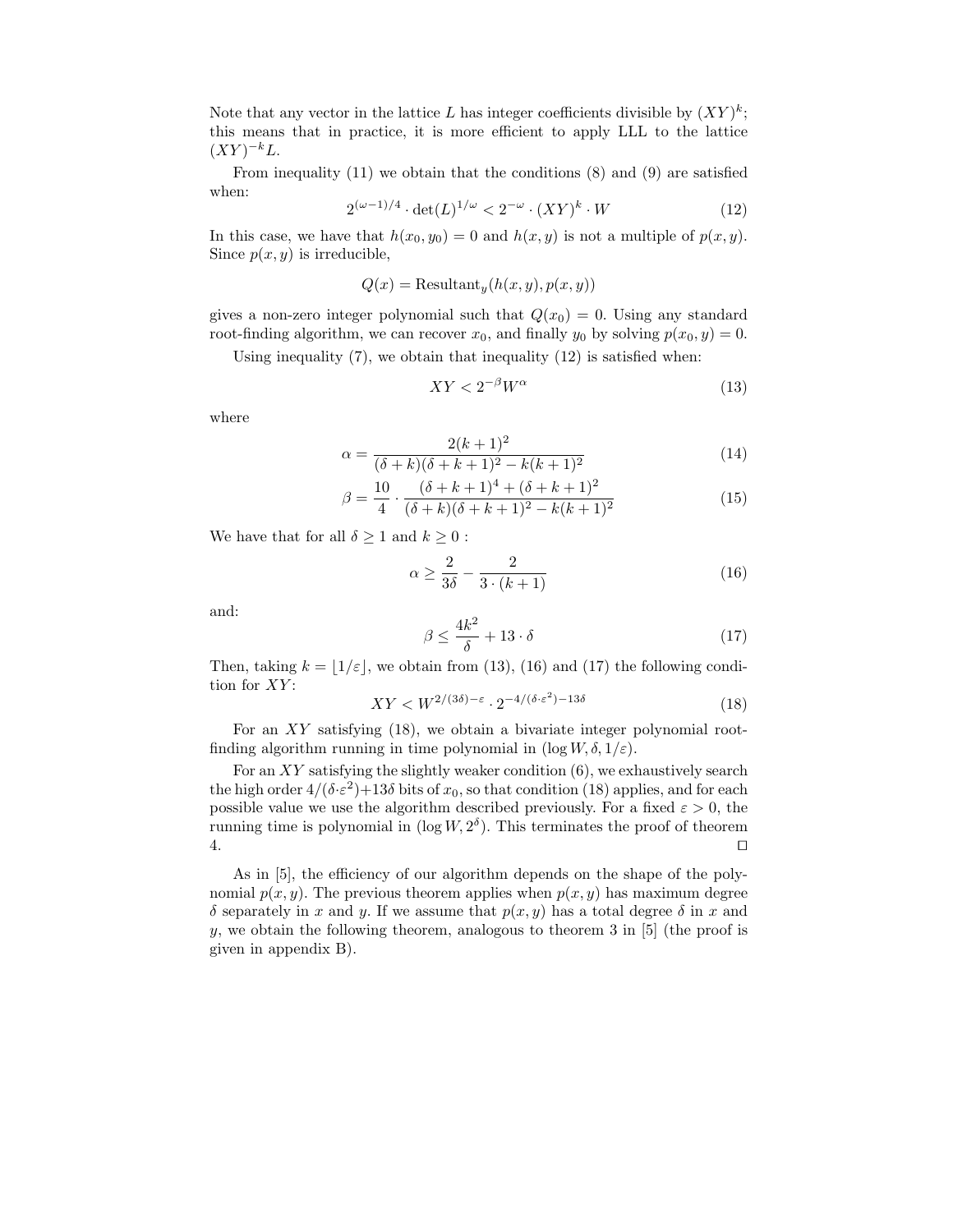**Theorem 5.** Under the hypothesis of theorem 4, except that  $p(x, y)$  has total degree  $\delta$ , the appropriate bound is:

$$
XY
$$

#### 5 Comparison with Coppersmith's Algorithm

We note that under the following condition, stronger than  $(6)$ :

$$
XY < W^{2/(3\delta) - \varepsilon} \cdot 2^{-13\delta}
$$

Coppersmith's algorithm is polynomial-time in  $(\log W, \delta, 1/\varepsilon)$  (see [5], theorem 2), whereas our algorithm is polynomial-time in  $(\log W, \delta)$  but exponential-time in  $1/\varepsilon$ . Coppersmith's algorithm is therefore more efficient than ours for small values of  $\varepsilon$ . This implies that under the following condition, weaker than (6):

$$
XY < W^{2/(3\delta)}
$$

Coppersmith's algorithm is still polynomial in  $(\log W, 2^{\delta})$  (see [5], corollary 2), which is no longer the case for our algorithm.

## 6 Extension to More Variables

Our algorithm can be extended to solve integer polynomial equations with more than two variables. As for Coppersmith's algorithm, the extension is heuristic only.

Let  $p(x, y, z)$  be a polynomial in three variables over the integers, of degree δ independently in x, y and z. Let  $(x_0, y_0, z_0)$  be an integer root of  $p(x, y, z)$ , with  $|x_0| \leq X$ ,  $|y_0| \leq Y$  and  $|z_0| \leq Z$ . Let  $\ell$  be an integer  $\geq 0$ . As for the bivariate case, we generate an integer n such that  $n = 0 \mod (XYZ)^{\ell}$ , and a polynomial  $q(x, y, z)$  such that  $q(x_0, y_0, z_0) = 0 \mod n$  and  $q(0, 0, 0) = 1$ mod  $n$ . Then we consider the lattice  $L$  generated by all linear integer combinations of the polynomials  $x^i y^j z^k X^{\ell-i} Y^{\ell-j} Z^{\ell-k} q(xX, yY, zZ)$  for  $0 \leq i, j, k \leq \ell$ and the polynomials  $(xX)^i(yY)^j(zZ)^k \cdot n$  for  $(i, j, k) \in [0, \delta + \ell]^3 \setminus [0, \ell]^3$ . If the ranges  $X, Y, Z$  are small enough, then by using LLL we are guaranteed to find a polynomial  $h_1(x, y, z)$  such that  $h_1(x_0, y_0, z_0) = 0$  over Z and  $h_1(x, y, z)$  is not a multiple of  $p(x, y, z)$ . Unfortunately, this is not enough. For small enough ranges  $X, Y, Z$ , we can also obtain a second polynomial  $h_2(x, y, z)$  satisfying the same property. This can be done by bounding the norm of the second vector produced by LLL, as in [1, 8]. Then we could take the resultant between the three polynomials  $p(x, y, z)$ ,  $h_1(x, y, z)$  and  $h_2(x, y, z)$  in order to obtain a polynomial  $f(x)$ such that  $f(x_0) = 0$ . But we have no guarantee that the polynomials  $h_1(x, y, z)$ and  $h_2(x, y, z)$  will be algebraically independent, for example we might have  $h_2(x, y, z) = x \cdot h_1(x, y, z)$ . This makes the method heuristic only.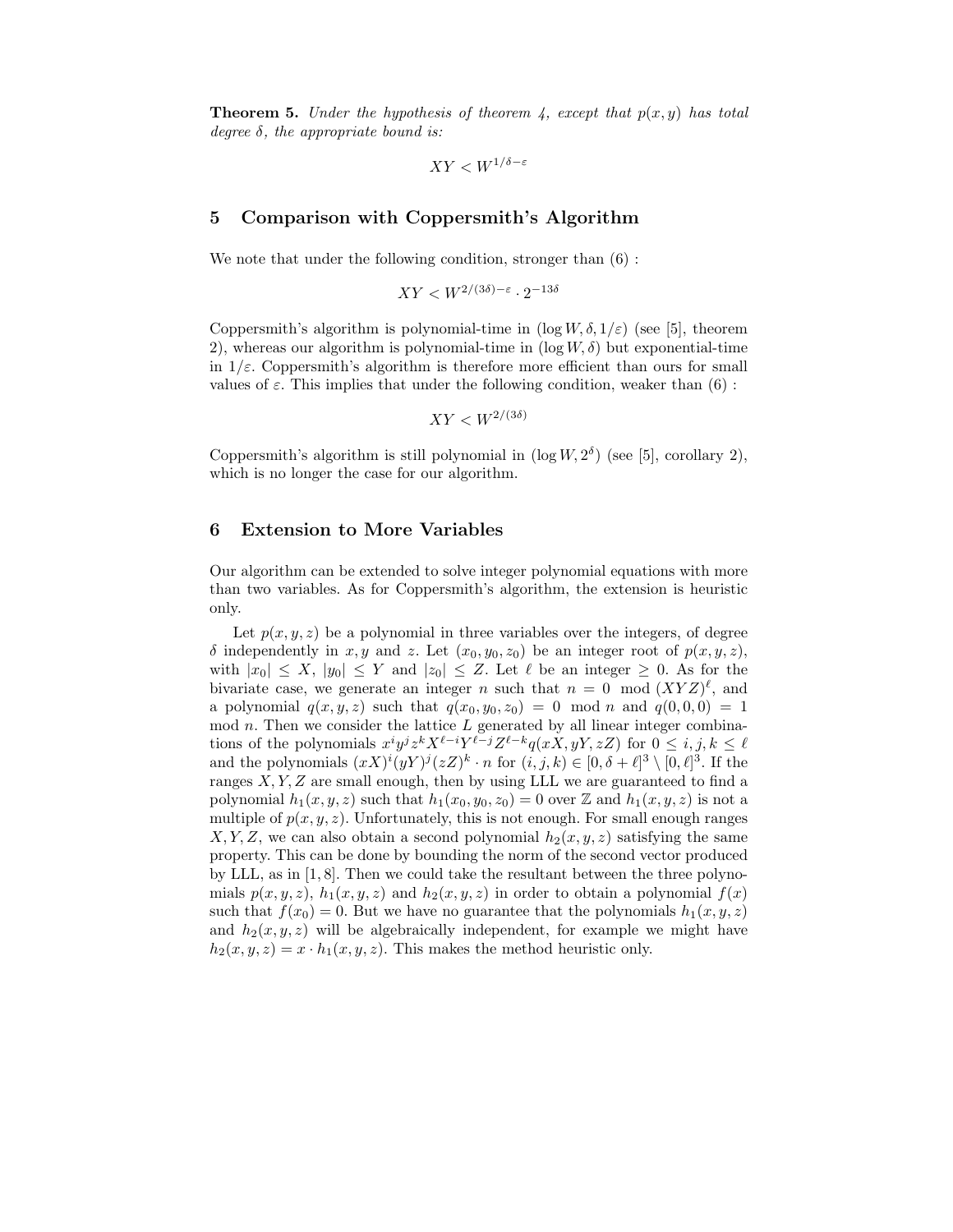### 7 Practical experiments

An application of solving bivariate equations described in [5] is factoring an RSA modulus  $n = pq$  when the high-order bits of p are known. Using our algorithm from theorem 4, we obtain the following theorem, whose proof is given in appendix C.

**Theorem 6.** For any  $\varepsilon > 0$ , given  $n = pq$  and the high-order  $(1/4 + \varepsilon) \log_2 n$ bits of p, we can recover the factorization of n in time polynomial in  $\log n$ .

By comparison, Coppersmith's algorithm provides a slightly better result since only the high-order  $1/4 \log_2 n$  bits of p are required (see theorem 4, [5]). The result of practical experiments are summarized in table 2, using Shoup's NTL library [14]. It shows that our bivariate polynomial root-finding algorithm works well in practice.

|                        |          | bits of p given   lattice dimension   running time |                  |
|------------------------|----------|----------------------------------------------------|------------------|
| $512 \; \text{bits}$   | 144 bits | 25                                                 | $35 \text{ sec}$ |
| $512 \; \mathrm{bits}$ | 141 bits | 36                                                 | 3 min            |
| $1024$ bits            | 282 bits | 36                                                 | $20 \text{ min}$ |

Fig. 2. Running times for factoring  $N = pq$  given the high-order bits of p, using our bivariate integer polynomial root finding algorithm on a 733 Mhz PC running under Linux.

We have also implemented the factorization of  $n = pq$  with high-order bits known using the simplification of Howgrave-Graham [7]. Results are given in table 3. It shows that the simplification of Howgrave-Graham is much more efficient in practice. Namely, the factorization of a 1024-bit RSA modulus knowing the high-order 282 bits of  $p$  takes roughly 20 minutes using our bivariate polynomial root finding algorithm, and only one second using Howgrave-Graham's simplification. This is due to the fact that the Howgrave-Graham simplification enables to obtain a lattice with a lower dimension (but it applies only to the particular case of factoring with high-bits known, not to the general case of finding small roots of bivariate integer polynomials).

|                    |                    | bits of $p$ given   lattice dimension   running time |                  |
|--------------------|--------------------|------------------------------------------------------|------------------|
| $1024$ bits        | $282 \text{ bits}$ |                                                      | 1 sec            |
| $1024$ bits        | $266$ bits         | 25                                                   | 1 min            |
| $1536\;{\rm bits}$ | $396$ bits         | 33                                                   | $19 \text{ min}$ |

Fig. 3. Running times for factoring  $N = pq$  given the high-order bits of p, using Howgrave-Graham's algorithm on a 733 Mhz PC running under Linux.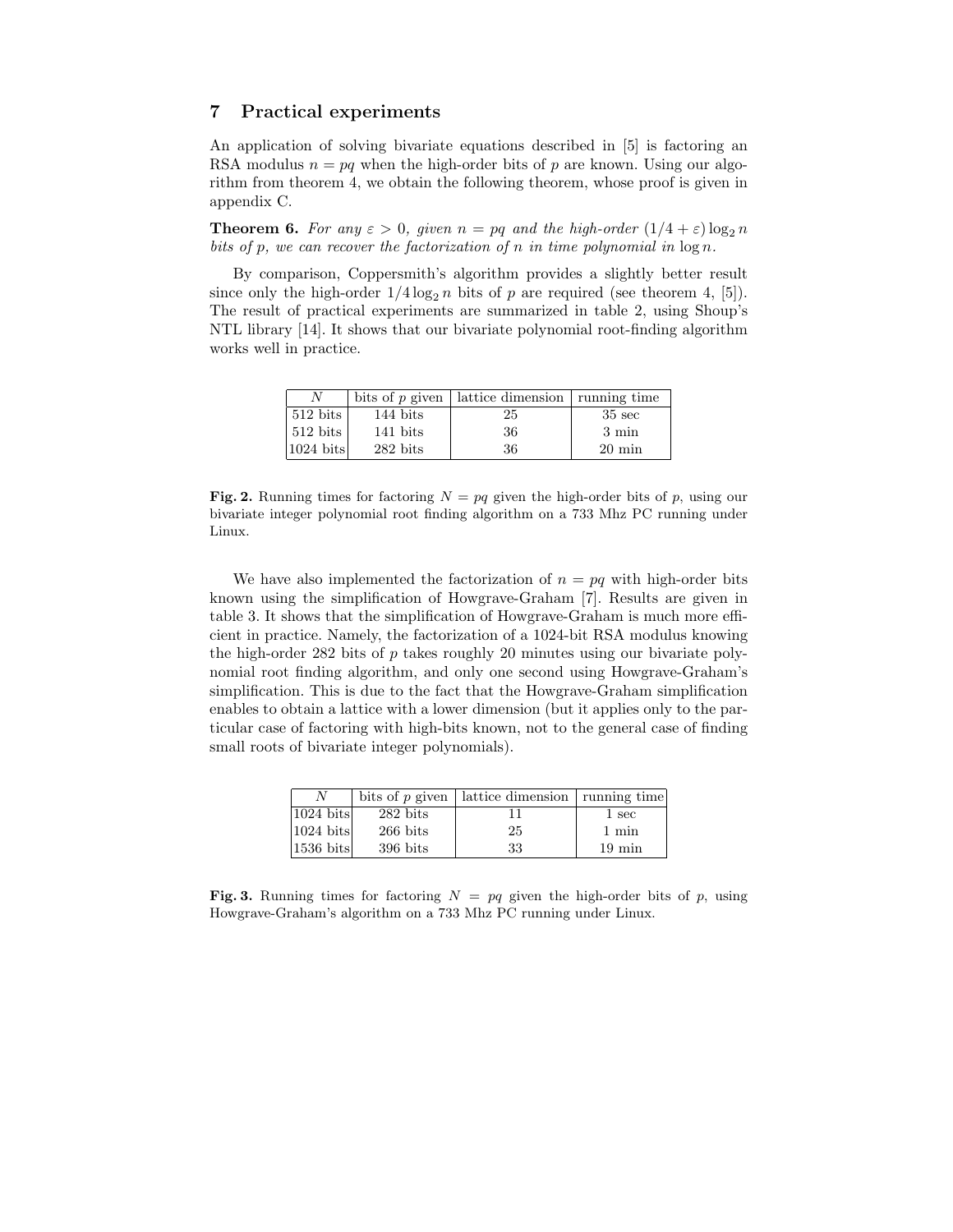# 8 Conclusion

We have presented an algorithm for finding small roots of bivariate integer polynomials, simpler than Coppersmith's algorithm. The bivariate integer case is now as simple to analyze and implement as the univariate modular case. Our algorithm is asymptotically less efficient than Coppersmith's algorithm, but experiments show that it works well in practice; however, for the particular case of integer factorization with high-bits known, the Howgrave-Graham simplification appears to be more efficient.

## References

- 1. D. Boneh and G. Durfee, Crypanalysis of RSA with private key d less than  $N^{0.292}$ , proceedings of Eurocrypt '99, vol. 1592, Lecture Notes in Computer Science.
- 2. D. Boneh, G. Durfee and N.A. Howgrave-Graham, Factoring  $n = p^r q$  for large r, proceedings of Crypto '99, vol. 1666, Lecture Notes in Computer Science.
- 3. D. Coppersmith, Finding a Small Root of a Univariate Modular Equation, proceedings of Eurocrypt '96, vol. 1070, Lecture Notes in Computer Science.
- 4. D. Coppersmith, Finding a Small Root of a Bivariate Integer Equation; Factoring with High Bits Known, proceedings of Eurocrypt' 96, vol. 1070, Lecture Notes in Computer Science.
- 5. D. Coppersmith, Small solutions to polynomial equations, and low exponent vulnerabilities. J. of Cryptology, 10(4)233-260, 1997. Revised version of two articles of Eurocrypt '96.
- 6. D. Coppersmith, Finding small solutions to small degree polynomials. In Proc. of CALC '01, LNCS, Sptinger-Verlag, 2001.
- 7. N.A. Howgrave-Graham, Finding small roots of univariate modular equations revisited. In Cryptography and Coding, volume 1355 of LNCS, pp. 131-142. Springer Verlag, 1997.
- 8. C.S. Jutla, On finding small solutions of modular multivariate polynomial equations. Proceedings of Eurocrypt '98, Lecture Notes in Computer Science. vol. 1402.
- 9. A.K. Lenstra, H.W. Lenstra, Jr., and L. Lovász, Factoring polynomials with rational coefficients. Mathematische Ann., 261:513-534, 1982.
- 10. U. Maurer, Fast Generation of Prime Numbers and Secure Public-Key Cryptographic Parameters, Journal of Cryptology, vol. 8, no. 3, pp. 123-155, 1995.
- 11. M. Mignotte, An inequality about factors of polynomials. Math Comp. 28, 1153- 1157, 1974.
- 12. P.Q. Nguyen and J. Stern, The two faces of lattices in cryptology. Proceedings of CALC '01, LNCS vol. 2146.
- 13. V. Shoup, OAEP reconsidered. Proceedings of Crypto '01, vol. 2139, Lecture Notes in Computer Science.
- 14. V. Shoup, Number Theory C++ Library (NTL) version 5.3.1. Available at www.shoup.net.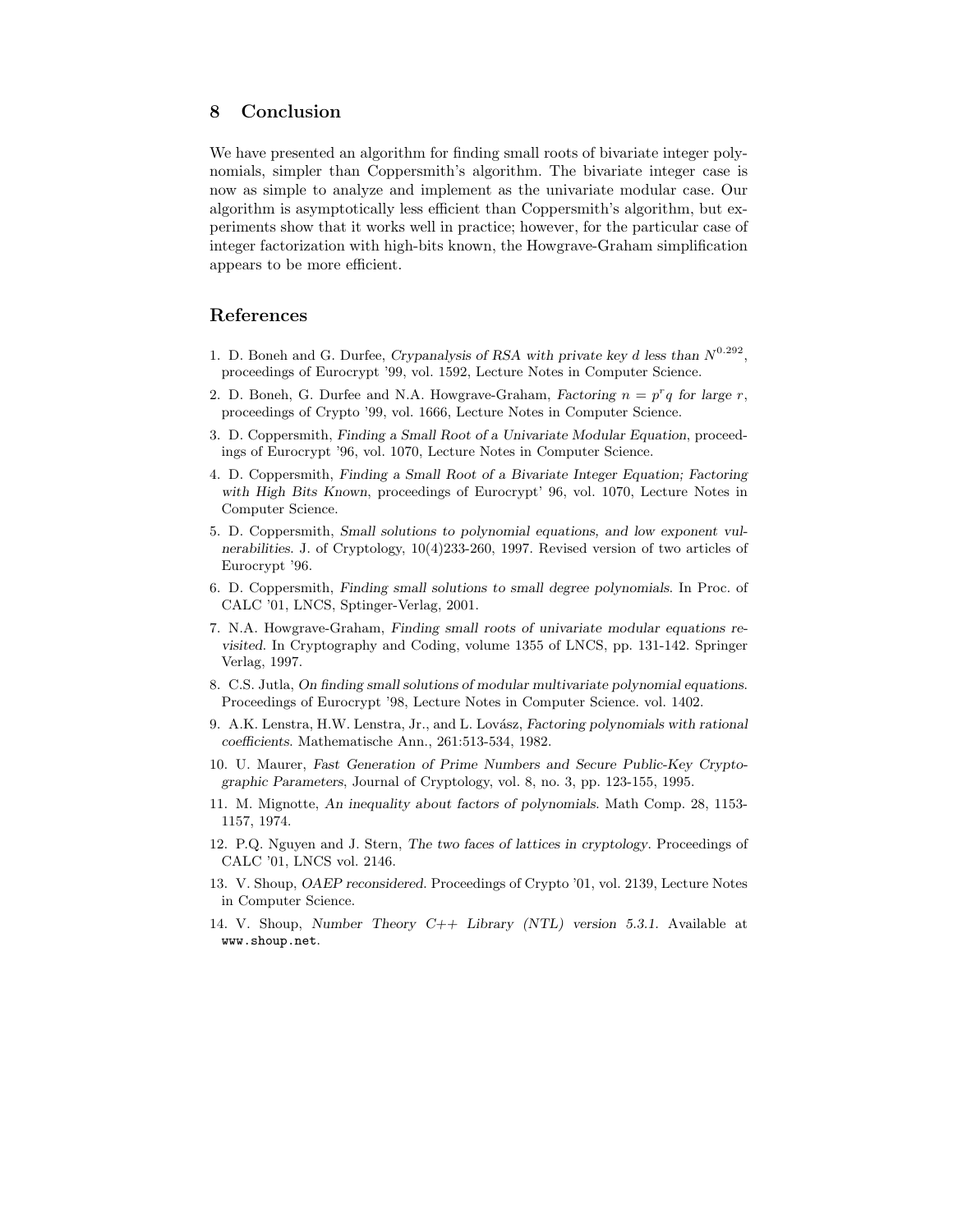## A Finding Small Roots in the General Case

The algorithm described in section 4 assumes that  $p(0, 0) \neq 0$  and also that  $gcd(p(0, 0), XY) = 1$ . Here we show how to handle the general case.

If  $p(0, 0) = 0$ , we use a simple change of variable to derive a polynomial  $p^*(x, y)$  such that  $p^*(0, 0) \neq 0$ . This is done as follows: we write p as  $p(x, y) =$  $x \cdot a_0(x) + y \cdot c(x, y)$ , where  $a_0$  is a polynomial of maximum degree  $\delta - 1$ . Since  $p(x, y)$  is irreducible, we must have  $a_0 \neq 0$ . Since  $\deg a_0 \leq \delta - 1$ , there exists  $0 < i \leq \delta$  such that  $a_0(i) \neq 0$ . Then  $p(i, 0) \neq 0$  and letting  $p^*(x, y) = p(x + i, y)$ , we obtain that  $p^*(0,0) \neq 0$  and use  $p^*(x, y)$  instead of  $p(x, y)$ .

If  $gcd(p(0,0), XY) \neq 1$ , we generate two random primes X' and Y' such that  $X < X' < 2X$  and  $Y < Y' < 2Y$ , and  $X'$  and  $Y'$  do not divide  $p(0,0)$ . This can be done in polynomial-time using the recursive prime generation algorithm described in [10]. We then use  $X', Y'$  instead of  $X, Y$ .

#### B Proof of Theorem 5

We use the same n and the same  $q(x, y)$  as in section 4. We use the same polynomials  $q_{ij}(x, y) = x^i y^j X^{k-i} Y^{k-j} q(x, y)$ , but only for  $0 \le i + j \le k$  (instead of  $0 \leq i, j \leq k$ ). We also use the polynomials  $q_{ij}(x, y) = x^i y^j n$  for  $k < i + j \leq j$  $k + \delta$ .

We obtain a full-rank lattice L of dimension  $\omega = (k + \delta + 1)(k + \delta + 2)/2$ , where the coefficient vectors of the polynomials  $\tilde{q}_{ij}(x, y)$  form a triangular basis. The contribution of the polynomials  $\tilde{q}_{ij}(x, y)$  for  $0 \leq i+j \leq k$  to the determinant is given by:

$$
\prod_{0 \le i+j \le k} (XY)^k = (XY)^{\frac{k(k+1)(k+2)}{2}}
$$

and the contribution of the remaining polynomial is:

$$
\prod_{k < i + j \leq k + \delta} X^i Y^j n = (XY)^{d \cdot (2 + d^2 + 6k + 3k^2 + 3d(1+k))/6} \cdot n^{d(3 + d + 2k)/2}
$$

which gives:

$$
\det L = (XY)^{\frac{3k(1+k)(2+k)+d(2+d^2+6k+3k^2+3d(1+k))}{6}} \cdot n^{d(3+d+2k)/2}
$$

As before, the condition is:

$$
2^{(\omega - 1)/4} \det(L)^{1/\omega} < 2^{-(k + \delta + 1)^2} \cdot (XY)^k \cdot W
$$

from which we derive the following condition on  $XY$ :

$$
XY < W^{(1/\delta)-\varepsilon} \cdot 2^{-4/(\delta \varepsilon^2) - 13\delta}
$$

for  $\varepsilon = \mathcal{O}(1/k)$ . As previously, we exhaustive search on the high-order  $4/(\delta \varepsilon^2)$  + 13 $\delta$  bits of  $x_0$ , to obtain the bound:

$$
XY < W^{(1/\delta) - \varepsilon}
$$

while remaining polynomial-time in  $(\log W, 2^{\delta}).$